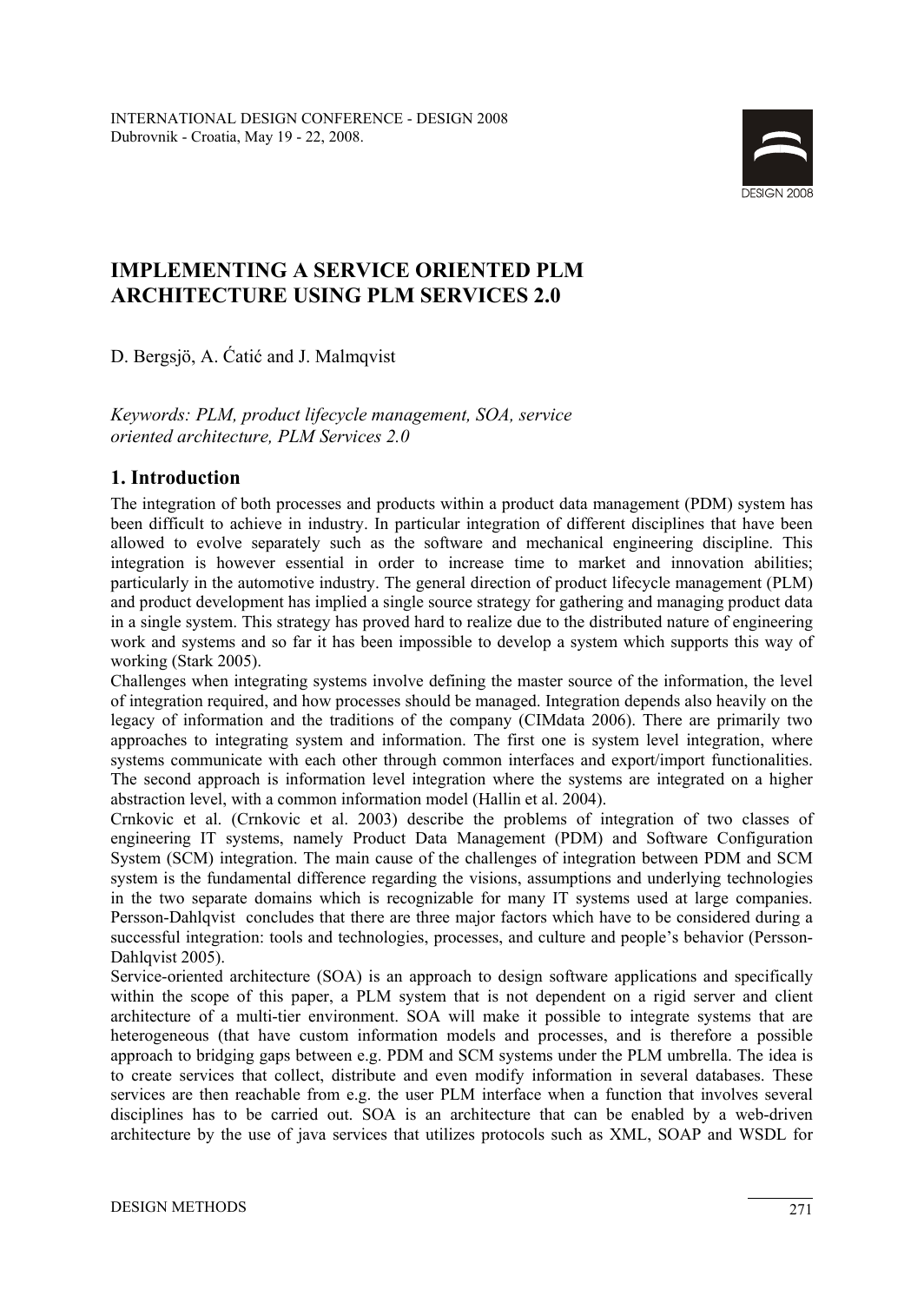communication between independent tiers (Georgiev et al. 2007).

SOA as an industrial application has been evaluated by (Lee et al. 2007). In their view four aspects are important regarding a SOA; the services, the Enterprise Service Bus, Business Process Management, and Enterprise Portal. The services are defined as providers of reusable business functions in an implementation independent function that are loosely coupled to other business functions. The service bus is the integration middleware where applications are connected by services. Business process management's main function is to provide integration of scatted systems where SOA would offer a smooth integration. Finally the enterprise portal is used as the presentation layer where users can take in the information provided by the service oriented PLM system.

Burr et al. (Burr et al. 2005) show that the integration of PLM systems today is not working properly, resulting in data losses, especially when handovers occur in the development process. Integration between systems can take place in different levels. Burr et al. suggest a Best-in-class integration, where the best systems from each engineering discipline are integrated on a corporate level. They also suggest another approach called the All-in-one integration concept, where the master system is directly connected to the applications; this approach is based on one single storage database where terminology and information are standardized and used in order to tie engineering applications together. These approaches are further elaborated and evaluated in (Bergsjö et al. 2006).

In order to standardize the application of web services specifically for PLM systems OMG and Oasis have developed their own set of standards independently. The OMG standard is based on ISO 10303 AP 214 and is recognized under the name PLM Services (Feltes and Lämmer accessed on 24/11/2007), where version 2.0 is the latest edition, still under revision as this paper is written. The second standard, Oasis PLCS PLM web services definition is based on AP 239. (Vec-Hub accessed on 24/11/2007).

So far it has not been shown in a research context how to achieve a proper implementation and evaluation of a SOA based PLM architecture based on a standard such as PLM services 2.0. This paper aims to bridge the gap regarding SOA and the possibilities to standardize such a PLM architecture, and evaluate the standard in order to improve both the standard itself and the practical application of it.

The research questions for this study are the following:

- What are the practical implications from a business perspective of implementing a service oriented PLM architecture?
- What are the user advantages of a service oriented architecture?
- How suitable are the available standards in supporting a Service oriented PLM architecture?

In section 2 the methodology for how the service oriented PLM architecture was deployed and the way the demonstrator case was chosen are described. Section 3 explains more deeply what is meant by a service oriented PLM architecture. Section 4 explains the technology behind the service layer. Section 5 describes how the demonstrator case is supported by the PLM Services 2.0 and finally sections 6 and 7 contain the discussion and conclusions, followed by future work.

#### **2. Methodology**

In order to demonstrate and implement the ideas which have been discussed in several works mentioned in this paper the work with defining a suitable case for demonstration was initiated. Along with this an extensive search for different ways of realization of a service oriented PLM architecture was conducted in order to find other implementations and standards which could be applicable. The concept for the demonstrator was discussed and the general idea was that it should demonstrate the implications of service oriented PLM, from a business, implementor and user point of view. In order to make the demonstrator as realistic as possible it was decided that an industrial case addressing an existing problem where this integration could have a substantial engineering benefit was to be chosen.

#### **Demonstrator case**

In the search for a reference case it was clear that some kind of multi-domain and multi-organizational issue needed to be addressed in order to demonstrate the idea of integrating heterogeneous environments to support a common cause. The chosen case is engineering change management in a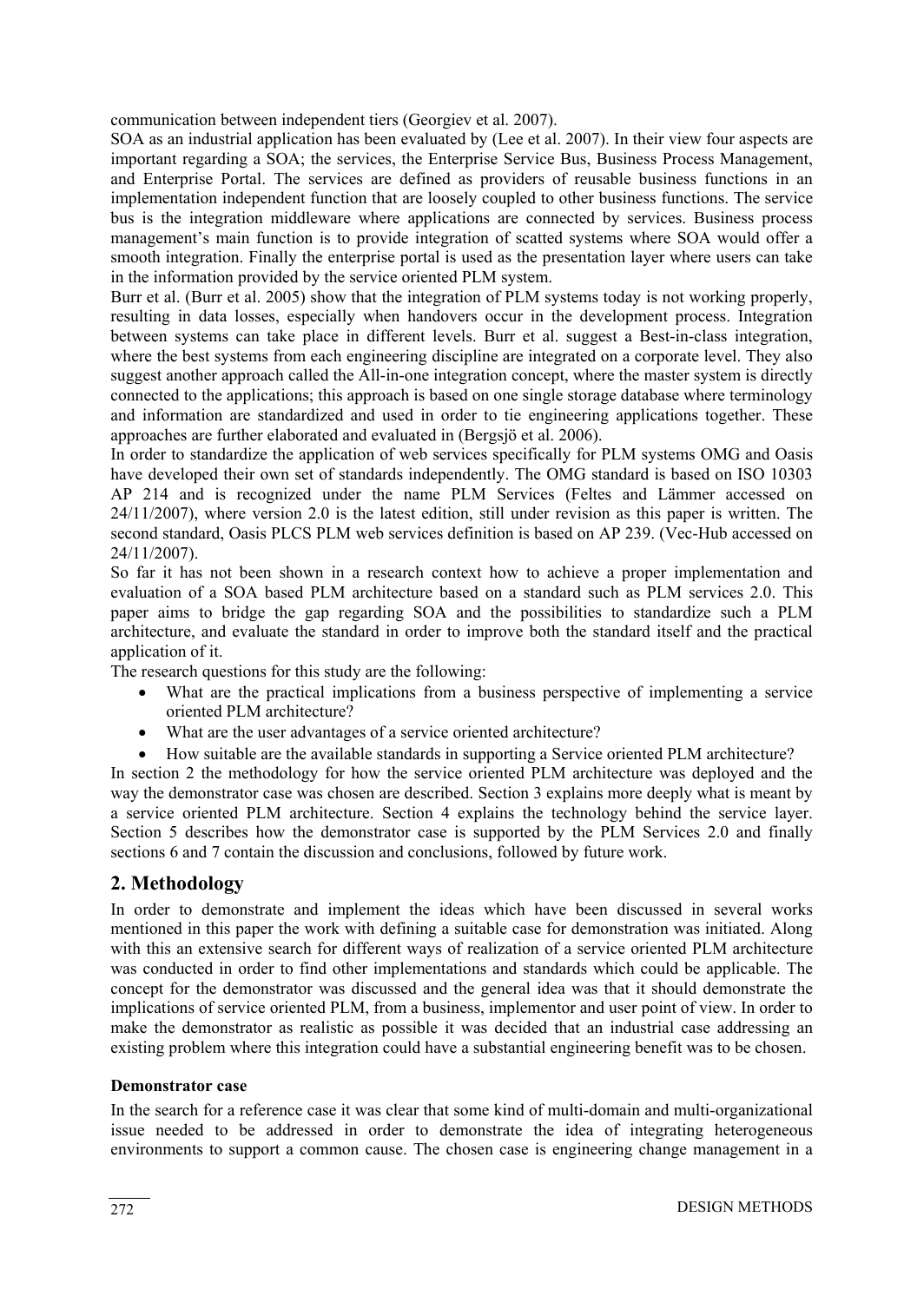multi-domain product thus including involvement from several departments who deal with this issue at an OEM and also including a supplier. The case is about how a change in the turbo charger, in a turbo diesel engine, affects both mechanical and electrical components in the rest of the engine. The affected components may or may not be in the geometrical vicinity of the turbo charger. The turbo charger is developed and produced by a supplier to the OEM. Parts of the final application are shown in Figure 1.

#### **Realization of a service oriented PLM architecture**

The area of service oriented architecture within the computer programming domain is relatively mature with solutions such as web services based on communication using XML messages according to the SOAP standard. This provides a good base for making sure that the communication of data is assured. This is however not sufficient enough to alone provide the complete solution for a service oriented PLM architecture since it provides integration at system level but what is needed is integration at the information level. An extensive search for standards and reference cases provided a standard specifically addressing this issue. The standard, called PLM Services 2.0, is provided by the standardization body Object Management Group (OMG). This standard was chosen and implemented in the demonstrator case. It was chosen partly due to the fact that its origin is in the automotive industry and partly due to the fact that it is the only standard which is released and documented (compared to Oasis which is not officially released as a standard yet).

## **3. Service oriented PLM architecture**

Up until recently, the introduction of commercial PDM/PLM software solutions the approach towards their implementation tended to rely on the idea of a single source for all the data. In the beginning there was limited need to integrate different disciplines since e.g. mechanical and electrical design could be separated. In the automotive industry this was possible due to the fact that most functions were realized by physical systems where electronics played a minor importance. However, the idea of a single source database was further promoted by the fact that the in-house developed legacy systems were and still are perceived as a single system. At the observed companies however the legacy system has one name but usually consists of many different databases and applications on top of them which process the data. This has also been observed by e.g. Svensson (Svensson 2003) who points out that the legacy PLM environment tends to be made up of a variety of applications and databases which were implemented every time a business need was recognized. This way of expanding the PLM environment also meant that much of the information was duplicated and that a lot of time is lost in feeding the same information into different systems. As the legacy PLM environment usually has a common name it is natural to think of it as being a system which can be replaced with another system fulfilling the legacy's functions. As the commercial PLM software solutions began to gain functionalities which were further beautified by the vendor's promises of functionalities some companies decided to replace their legacy PLM environments with commercial solutions (Zimmerman et al. 2008). This shift from legacy to commercial PDM/PLM systems was driven by the increased globalization which in some cases meant integrating suppliers in the product development activities

and in other cases meant mergers of companies through acquisitions or partnerships. No matter of the cause; increased globalization required a redefinition of parts of the information models and the process models concerning they corporate traditions and legacy, also known as the business logic. The attempt to replace legacy systems with commercial solutions might also lead to the replacement of those parts of the legacy which were efficient from a company specific process support point of view leading to less efficient commercial solutions for those processes (Zimmerman et al. 2008).

For companies today who need to implement PLM it is important to realize the value of their processes and business logic on which their complete business and uniqueness rests. Even though it may sound attempting to cut costs through outsourcing the PLM system by the implementation of commercial presumably easy to manage software on a global extended enterprise involving suppliers in all of the products lifecycle stages it is of critical business value to control and maintain the PLM architecture. This means that companies need to move from a situation of old tools realizing a complex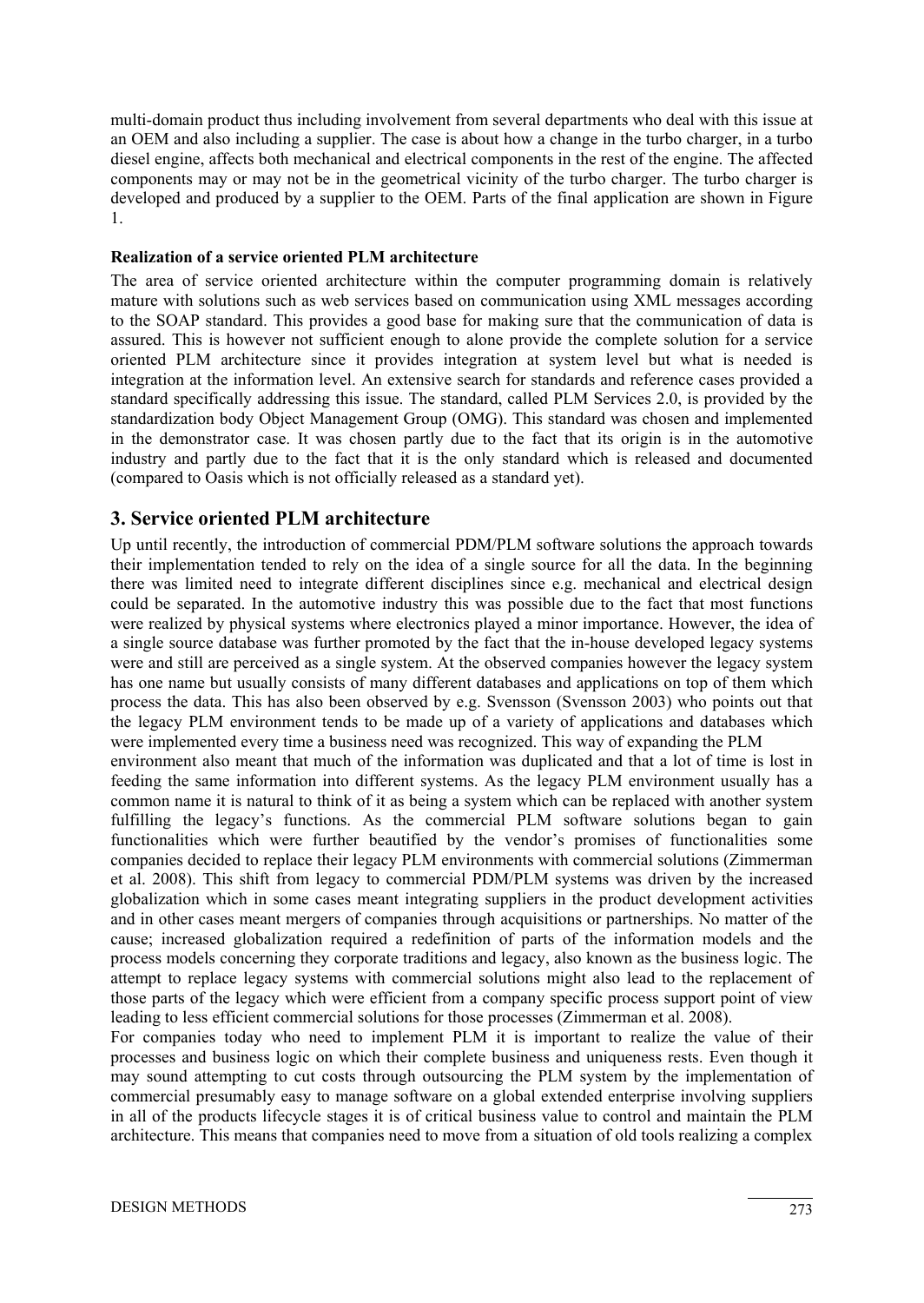business logic towards new tools required for the new business setup but to keep the essence of the business logic that has shown to be successful in the past. In Figure 2 this transfer from a complex legacy towards a single storage solution is depicted. However in this figure the problems with a single storage solutions is shown illustrated as that the processes (A-D) are not fully supported anymore and require changes to them (As illustrated by process B turning to B'' and C to C'). In order to save costs when introducing a commercial PLM system short term savings can be made by changing the processes instead of customizing the PLM system. It can also be declared that the PLM system should be kept as standardized as possible in order to reduce future maintenance costs, this will however further require process "work arounds" and adaptations.



the change's impact on electrical and mechanical components

**Figure 1. Demonstrator application** 

An other difficult task for a single storage solution is to provide suitable integration for all engineering disciplines and processes. In Figure 2 this is illustrated by the dashed lines that require manual labor. For example it could be that the PLM suppler locks in the customer by not providing open API:s to competitor software. It could also mean that the PLM suppler have not realized a specific need of a specific business and have decided not to support this features in their products.

Therefore a service oriented PLM architecture (to the very right in Figure 2) seems to be a promising solution for creating flexible integration and full process support; hence the business logic which the company has built up for decades around its products can be kept.

A service oriented PLM architecture has been described by [Bergsjö et. al. 8] as a solution to integrate information from different product domains in mechatronic products. Bergsjö et. al. extend the idea of a service oriented PLM architecture as a support for the extended enterprise as a more effective management of the PLM architecture and information architecture. The concept of a service oriented PLM architecture means that the applications and database layer is separated from the business logic and processes which should not be dependent on the IT-tools used.

This separation of business logic and processes from the tools is realized by considering applications as providers of information elements and processes as consumers of these information elements. The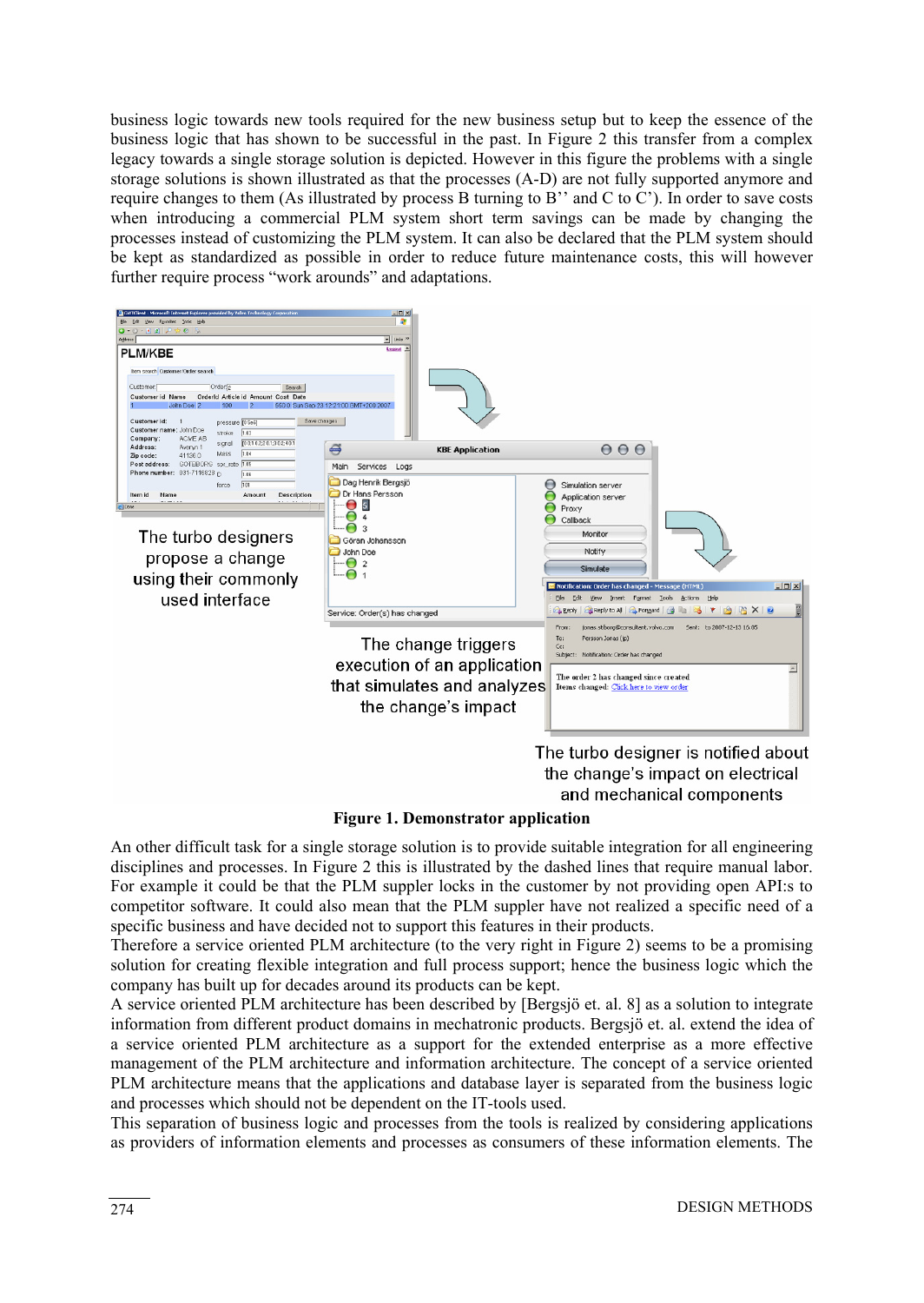layer in between (the middleware) is based on a common contract according to which information elements are expected to be delivered. The contextualization of these information elements is done in the processes according to the business information model. This provides the processes with the independence from the database layer by a loose integration. At the same time the service oriented PLM architecture provides the IT governing organ with a possibility to control the IT environment in terms of choosing the best tools for the processes with the flexibility to change when so is needed.



**Figure 2. Different PLM architectures and integration concepts**

A service oriented architecture implies certain requirements on the organization and management capabilities. Important aspects to consider in order to be successful with a SOA PLM system are: modularity (services depend on each other), central coordination (central governance of the service layer), standard communication (facilitates re-use and modularity), use of general modeling constructs (meta data in the service layer that facilitates it's management) and minimum process redundancy (services are re-used for same tasks) (Bergsjö et al. 2007). These aspects would enable management capabilities of a potential SOA chaos. Therefore in order to make a SOA based PLM system work continuous maintenance is required. Governance rules and a responsible organization needs to be assigned in order to maintain the services throughout their lifecycle (Bergsjö et al. 2007; Lee et al. 2007).

### **4. Application of PLM services 2.0 standard**

The PLM services 2.0 is a framework that will give the implementation support in different stages and it is schematically illustrated in Figure 3. The service layer consists of a server application which has a common application programming interface (API) that communicates with the different databases and applications in the bottom layer. The server application communicates with a client application through HTTP sending XML messages according to a standard called SOAP (Simple Object Access Protocol). The client application communicates with the user applications (such as CAD, CAE, word processors, spreadsheets etc) or a graphical user interface (GUI) which finally communicate with the user. This is depicted in Figure 3. The implementor is provided with a description of the web services which make up the service layer. The description is provided both through a document which explains what the different web services are supposed to perform and how it is supposed to perform it and through WSDL documents (Web Service Description Language) from which the different web services can be generated automatically. The WSDLs exist for implementation of web services in the major programming languages such as Java and C++ and are readily available to download from OMG's website [OMG].

In order for the service layer to be able to communicate information elements there needs to exist an information model according to which the information is structured. Due to the fact that the standard PLM Services 2.0 has been developed within an automotive sphere the information model used in the service layer is AP214 edition CC21. The lead of the standardization is also taken by the major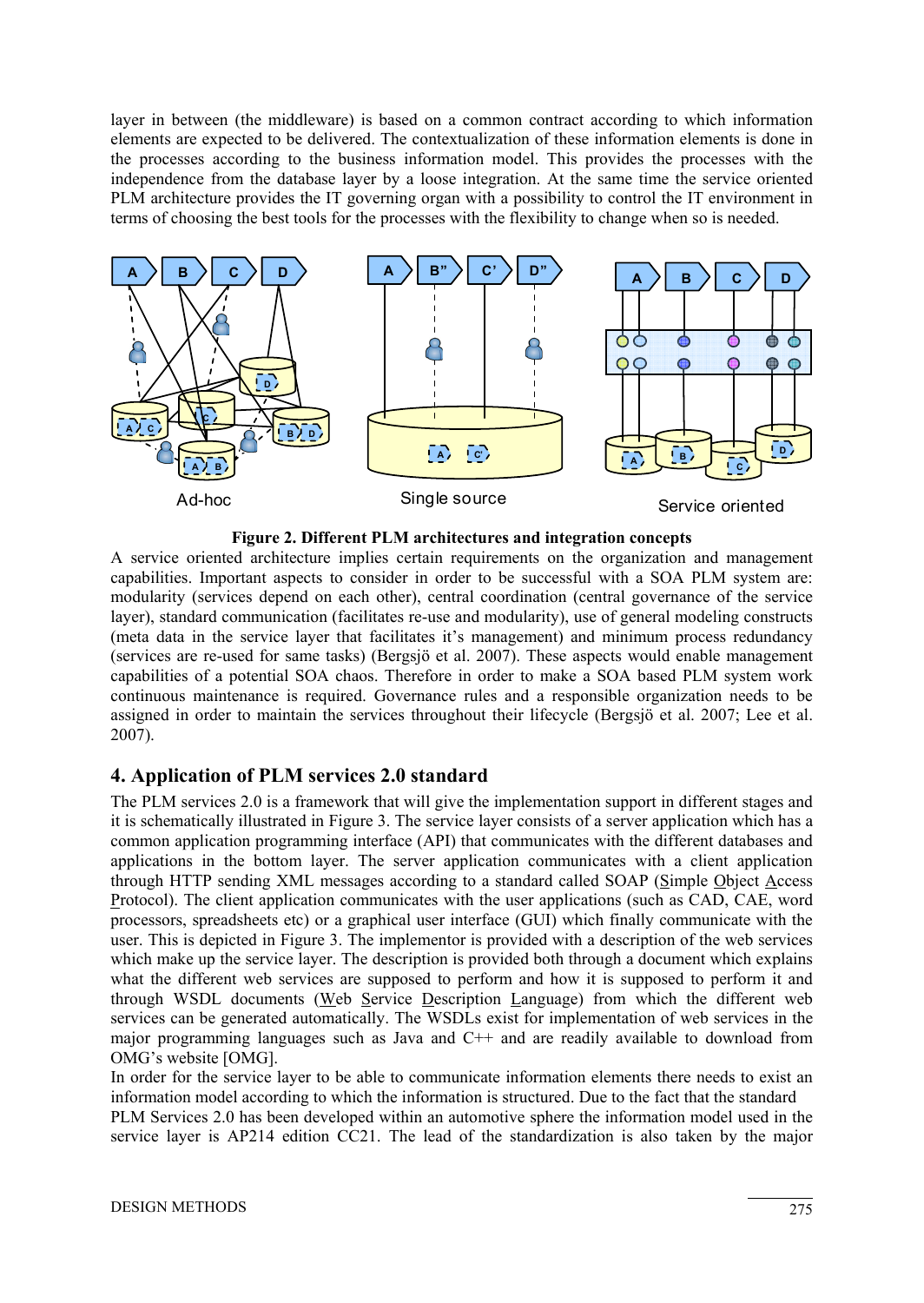German automotive manufacturers. This means that the standard is a way for the automotive companies to show what kind of integration capabilities the automotive industry want PLM suppliers to provide. In the extension this would also enable other players to use and benefit the standard. In practice the information model is based on specific objects inheriting from generic objects. These generic objects are few and instantiated to cover the whole area of PLM which has led to them being quite general and thus vague. PLM object, PLM query, PLM container and PLM exception are the main information carrying objects. In addition to this the implementor is also free to add or neglect elements in the information model in order to adapt the service layer to fit with the business logic.

### **5. Demonstrator**

In order to test the standard PLM Services 2.0 a demonstrator applying a service oriented PLM architecture as described in section 2 was designed. The demonstrator is to a high extent defined from a business and a user point of view where the process for a turbo change is followed and the different user actions are supported by the service layer. The different actions performed in Figure 4 are performed within the user applications depicted in Figure 3 which means that the user does not experience any difference when working with the service layer as compared with working towards the legacy PDM system. The user advantage here lies in that a higher extent of more relevant information



**Figure 3. Service layer architecture** 

can be accessed (without the need for additional systems and interfaces). Further more this creates a basis for some of the processes to become automated. The user needs only to initiate the change, and then the information needed is supplied to the user through the service layer, rather than independent databases that has to be accessed independently. The user hence has to spend less time on information management issues and can rely on the service layer to supply the correct information. For demonstrator purpose there is also a web-based graphical user interface (GUI) available which directly accesses the service layer and provides an entrance for the user to find information. In a future industrial extended implementation of the demonstrator, this GUI would be integrated in the applications used by the engineers on a regular basis, such as the CAD system or the PDM system. From a business point of view this means that the applications and databases in the application and database layer (Figure4) are easily maintained since they are not directly connected to several end user applications but simply have one active integration link towards the service layer. As long as the communication fulfils the initial contract of service changes will not be noticed by the end users.

The demonstrator process is initiated with a suggested change of the turbo geometry performed by an engineer, as shown in Figure 4. The succeeding three steps in the business process layer are then performed automatically. The simulation and analysis application is triggered and collects the required information and performs a simulation and analysis of the new turbo geometry. Finally an e-mail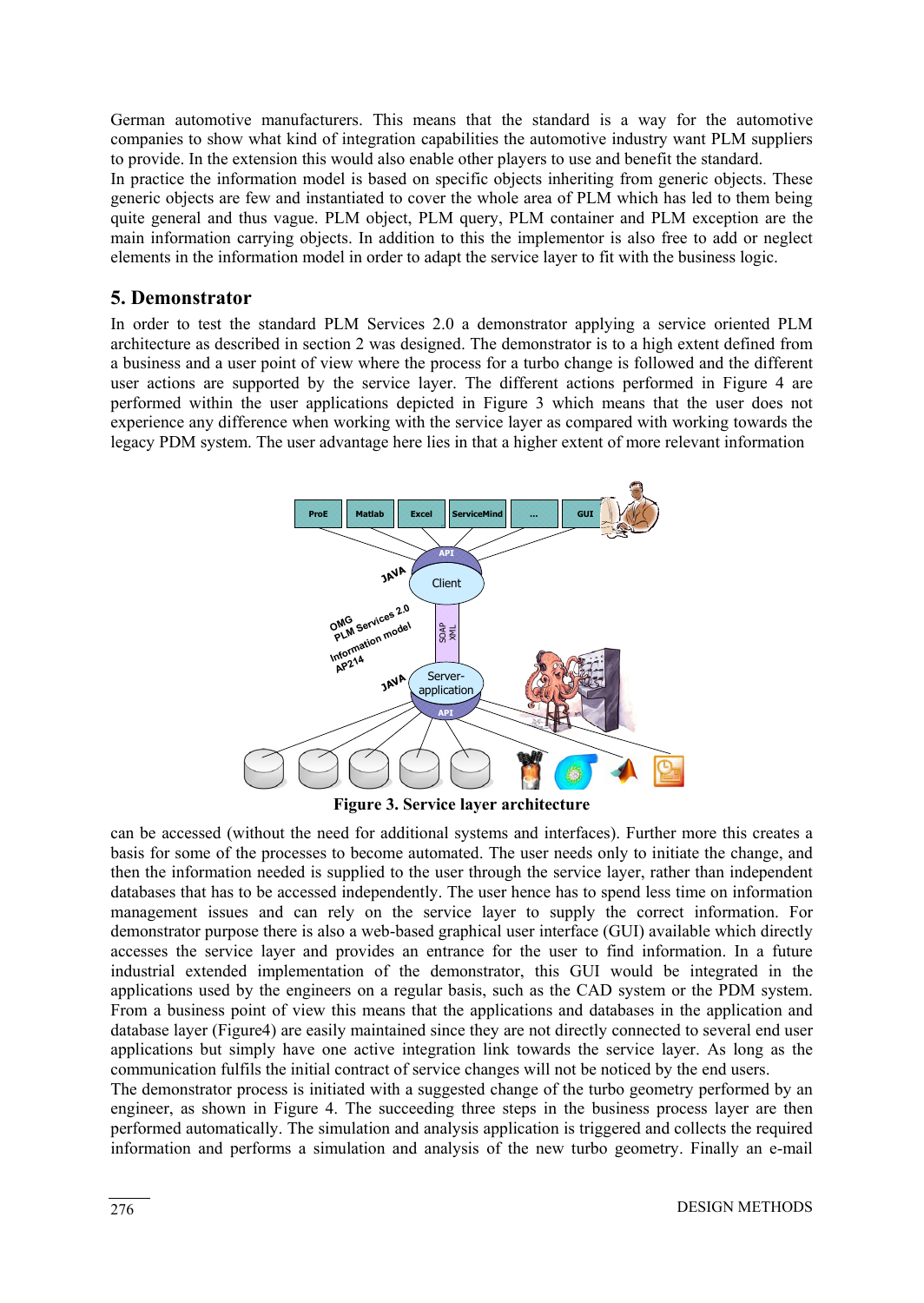notification is sent to the affected end users that contains the change impact analysis. From the service layer view this task sequence is initiated as the users check in a new turbo charger and initiate a change request in the tool which they use for this task. The tool is connected to the client application which calls the server application to perform a save operation of the turbo charger object and initiate a change order in the applications which support these activities. In this specific case both of these operations are handled by a PDM system which is executed through its API. In other words; the PDM system provides the information services of storage of certain components and handling of the change order. In the same way the rest of the operations are performed by the other applications and databases depending on their respective domain. The executions of these operations are thus services performed to support the process and the end user.



**Figure 4. Process, information elements and data sources** 

## **6. Discussion**

When reflecting over the study and the initial research questions it can be said that one of the practical difficulties with the PLM services standard is that it lacks detail e.g. a couple of queries were added in order to manage change orders. This implies that the standard had to be expanded to support the case we tried out. This means that the current service layer is not fully covered by the standard and integration to other PLM services 2.0 service layers are not likely to work right out of the box.

An extended implementation guide is beneficial in order to more quickly start to work with the implementation of the standard. OMG has chosen not to specify the interfaces which imply difficulties in order to use PLM services in the extended enterprise. The interface between customer and supplier is not fully developed either. PLM services is more focused on internal exchange of product information e.g. from product development to production. It is easy to adopt PLM services to your internal systems but it is difficult to assure integration within the extended enterprise.

Documentation is sparse throughout the standard. In the beginning it was difficult to assure required information (required annotation). A good knowledge in AP214 and expert programming skills is a prerequisite for understanding the implementation fully. The unspecific standard would make it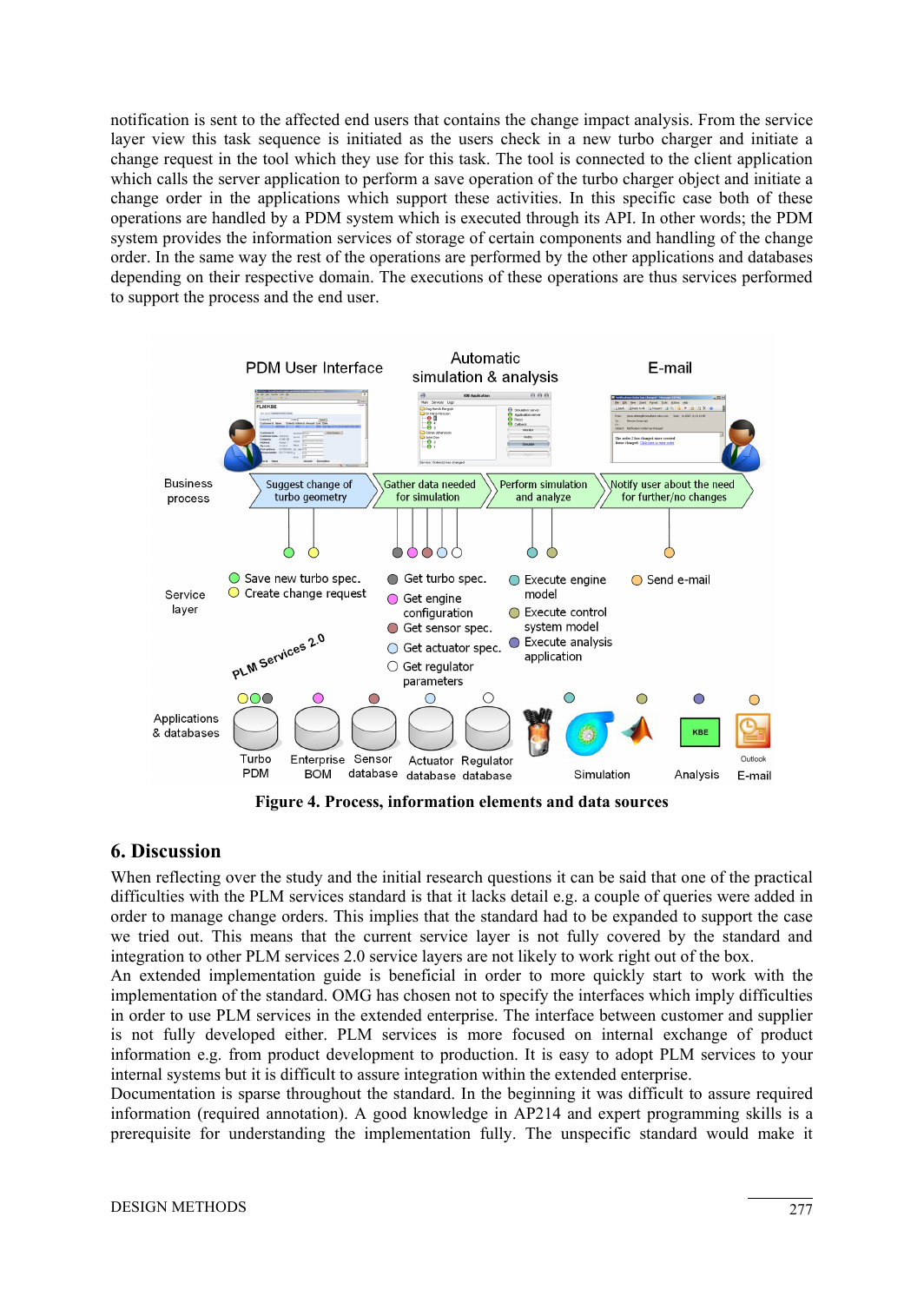possible for different dialects of the implementations to occur, which is not preferable when different SOA's are being integrated.

The applicability of the PLM Services 2.0 has been tested practically with the use case from the change management within a turbocharged diesel engine. This demonstrator has been successfully developed using OMG PLM Services 2.0, which has been shown to be a feasible standardization effort, especially when considering the alternatives such as supplier single storages and software suites.

A problem with this standardization effort as with many similar efforts is its future use as an industry standard. We believe that OMG's effort here is a possible candidate especially in the automotive industry. The fact that it is based on ISO/STEP AP214 and being developed by and for especially the German automotive industry is a good sign that it will be used in the future. Competing standards are those that are being developed by large IT-suppliers where IBM and Oracle are suppliers that genuinely seem to be developing their own open standards for SOA focused on their particular fields e.g. finance human resources and enterprise resource planning systems. The disadvantage of those giants is that they are not the big players in the PLM field and the future will have to show how transparent their solutions are to work with for example engineering tasks and, more importantly, engineering tools.

One of the main advantages with SOA as discussed in this paper is that it enables every company to customize and standardize the IT-environment using a loose integration concept that would simulate a single storage towards the user. The users are not forced to work directly towards the database layer, but are working through their ordinary GUI's and applications towards the service layer. Problems with loose integration that have to be managed are aspects related to a more complicated governance and maintenance functions. The services exist in a layer outside the traditional PDM/PLM system which makes it more complex to manage. Related research as well as this research has shown that administrative tools with management and documentation capabilities need to be developed to support both the implementation and governance processes of service oriented PLM systems.

Traditional supplier focused SOA, suites and single source solutions have often been attempts to lock in the customer to use applications and systems from one single supplier. A different approach has been an attempt to duplicate information in a new location that later can be accessed in a standardized fashion, these so called hub solutions show instead data redundancy and data integrity problems. These different types of supplier lock-ins have in reality led to that companies would have to change their way of doing business in order to integrate and share information within and across the extended enterprise. With an open SOA standard this can be avoided. And with a large effort such as OMG PLM Services it is going to be possible to influence the IT suppliers to comply with the new standard, or even to keep legacy systems or develop new internal PDM/PLM systems that can communicate with external systems through the services they supply.

The usability issues of a SOA is basically that engineers would continue to work with the applications they like, but at the same time get customized services for performing time consuming information management tasks. A single interface towards a wide variety of databases and applications could also be developed. As SOA (Java) and the internet are working integrated most information management tasks could in this future be performed from a web interface.

## **7. Conclusion and future work**

In this paper it has been shown that a service oriented architecture can benefit both user and business perspectives of PLM. These ways include, but are not exclusive to, issues regarding PLM architecture, control of the business logic and superior usability. The applicability has also been tested practically with the use case from change management in a turbocharged diesel engine. This demonstrator has been developed using OMG PLM services 2.0, which has been shown to be a suitable standardization effort.

PLM architecture is improved since a SOA allows transparency and flexibility to IT integration where supplier suites and single source solutions actively work against this principle. In a SOA that is based on an open standard such as OMG PLM Services 2.0 the principles of a SOA of modularity, central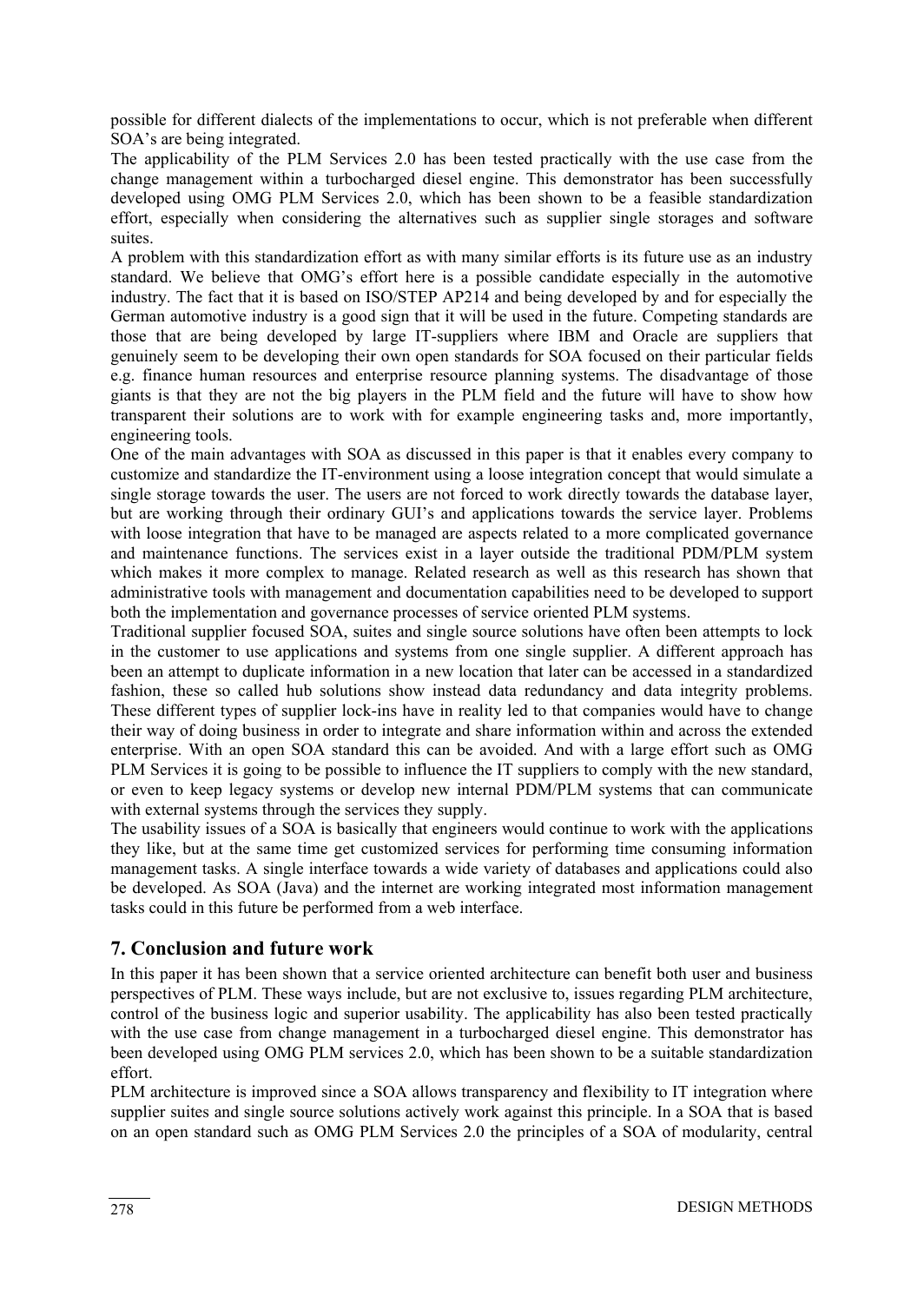coordination, standard communication, general modeling constructs, and minimum process redundancy can be managed.

The control of the company's business processes means that the company does not outsource the way it is doing business to an IT supplier, who usually does not understand this. The service oriented PLM architecture allows for flexible integration of the current business processes and instead puts demands on IT suppliers to support standardized interfaces rather than to force every company to work according to their PDM system logic.

Superior usability is achieved since information services are created focusing on a specific need of an engineer or a development process. These services do not change the way people used to work with the applications, but rather add a new service layer for those who benefit from that, and those are most likely engineers and managers working cross functional with new and innovative products.

OMG PLM services needs to be improved regarding documentation, a higher degree of support for the implementation, and a greater structure and detail level. This is in particular important for communication within the extended enterprise where a transparent implementation of the standard is a prerequisite in order to make different implementations of the standard to communicate with each other.

Future work includes work with a focus on general IT architecture. Focusing on governance functions as well as modeling and maintenance issues with a PLM architecture and the integration of both service oriented and legacy PLM architectures. It would also be interesting to further study the application of a SOA in an extended enterprise context.

#### **Acknowledgements**

The authors would greatly acknowledge the support from ProViking, Vinnova, Dr. Hans Persson from Volvo Technology, the interviewed engineers from Volvo Powertrain and Jonas Persson, Martin Sjöblom, and Jonas Stiborg.

#### **References**

*Bergsjö, D., Malmqvist, J. and Ström, M. Architechtures for Mechatronic Product Data Integration in PLM Systems. Design 2006, Dubrovnik, Croatia.(2006)* 

*Bergsjö, D., Vielhaber, M., Malvius, D., Burr, H. and Malmqvist, J. Product Lifecycle Management for Cross-X Engineering Design. ICED'07, Paris, France.(2007)* 

*Burr, H., Vielhaber, M., Deubel, T., Weber, C. and Haasis, S. "CAx/engineering data management integration: Enabler for methodical benefits in the design process." Journal of Engineering Design 16(4): 385-398. (2005)* 

*CIMdata (2006). PLM and ERP Integration: Business Efficiency and Value. Ann Arbor, Mi, USA.* 

*Crnkovic, I., Asklund, U. and Persson-Dahlqvist, A. (2003). Implementing and Integrating Product Data Management and Software Configuration Management. Norwood, MA, Artech House.* 

*Feltes, M. and Lämmer, L. (accessed on 24/11/2007) "Introduction to PLM services 2.0, http://www.prostep.org/en/standards/plmservices/." DOI:* 

*Georgiev, I., Ovtcharova, J. and Georgiev, I. "Modelling web services for PLM distributed system." International Journal of Product Lifecycle Management Vol. 2(No. 1): pp. 30-49. (2007)* 

*Hallin, K., Zimmerman, T. and Malmqvist, J. Towards a Framework for Integrated Information Management in Mechatronic Product Development. Proceedings of the NordDesign 2004, Tampere, Finland.(2004)* 

*Lee, T., Lim, J., Shin, J., Myung, S., Choi, M., Baek, S., Kim, J., Oh, J., Lee, D. and Han, Y. An Implementation Methodology of SOA Based PLM System. PLM'07, Bergamo, Italy.(2007)* 

*Persson-Dahlqvist, A. (2005). Product Data Management and Software Configuration Management Integration, Licentiate Thesis, Mälardalen University, Västerås, Sweden.* 

*Stark, J. (2005). Product Lifecycle Management: 21st century paradigm for product realisation. Springer, USA. Svensson, D. (2003). Towards Product Structure Management in Hetrogeneous Environments. Engineering and Industrial Design. Göteborg, Chalmers University of Technology.* 

*Vec-Hub (accessed on 24/11/2007) "Virtual Enterprise Collaboration Hub (VEC-Hub), www.vec-hub.org." DOI:* 

*Zimmerman, T., Malmqvist, J. and Ćatić, A. "Implementing PLM in Practice - Findings from an Empirical Study in the Commercial Vehicle Industry." To be Submitted to International Journal. (2008)*